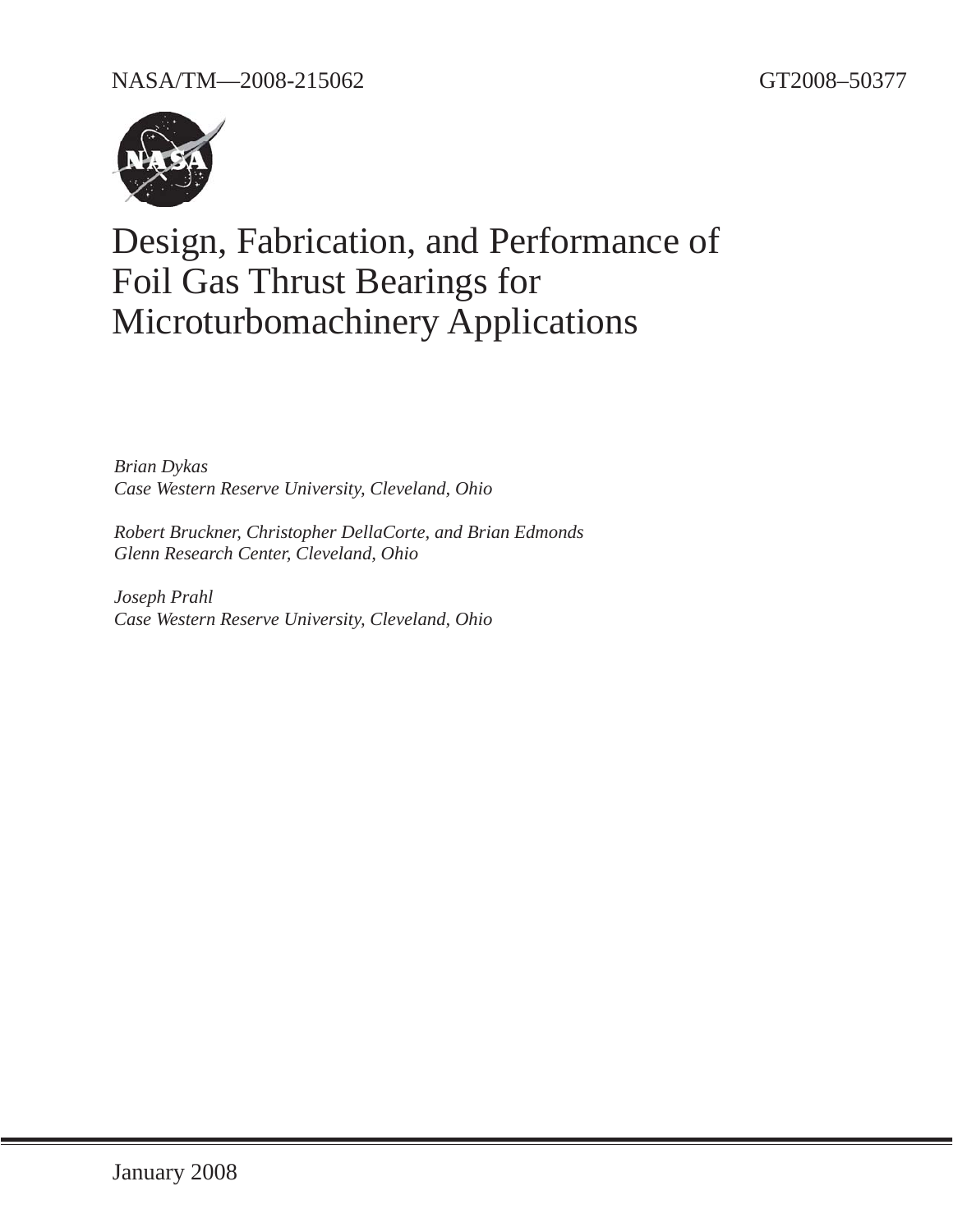### NASA STI Program . . . in Profile

Since its founding, NASA has been dedicated to the advancement of aeronautics and space science. The NASA Scientific and Technical Information (STI) program plays a key part in helping NASA maintain this important role.

The NASA STI Program operates under the auspices of the Agency Chief Information Officer. It collects, organizes, provides for archiving, and disseminates NASA's STI. The NASA STI program provides access to the NASA Aeronautics and Space Database and its public interface, the NASA Technical Reports Server, thus providing one of the largest collections of aeronautical and space science STI in the world. Results are published in both non-NASA channels and by NASA in the NASA STI Report Series, which includes the following report types:

- TECHNICAL PUBLICATION. Reports of completed research or a major significant phase of research that present the results of NASA programs and include extensive data or theoretical analysis. Includes compilations of significant scientific and technical data and information deemed to be of continuing reference value. NASA counterpart of peer-reviewed formal professional papers but has less stringent limitations on manuscript length and extent of graphic presentations.
- TECHNICAL MEMORANDUM. Scientific and technical findings that are preliminary or of specialized interest, e.g., quick release reports, working papers, and bibliographies that contain minimal annotation. Does not contain extensive analysis.
- CONTRACTOR REPORT. Scientific and technical findings by NASA-sponsored contractors and grantees.
- CONFERENCE PUBLICATION. Collected

papers from scientific and technical conferences, symposia, seminars, or other meetings sponsored or cosponsored by NASA.

- SPECIAL PUBLICATION, Scientific, technical, or historical information from NASA programs, projects, and missions, often concerned with subjects having substantial public interest.
- TECHNICAL TRANSLATION. Englishlanguage translations of foreign scientific and technical material pertinent to NASA's mission.

Specialized services also include creating custom thesauri, building customized databases, organizing and publishing research results.

For more information about the NASA STI program, see the following:

- Access the NASA STI program home page at *http://www.sti.nasa.gov*
- E-mail your question via the Internet to *help@ sti.nasa.gov*
- Fax your question to the NASA STI Help Desk at 301–621–0134
- Telephone the NASA STI Help Desk at 301–621–0390
- Write to: NASA Center for AeroSpace Information (CASI) 7115 Standard Drive Hanover, MD 21076–1320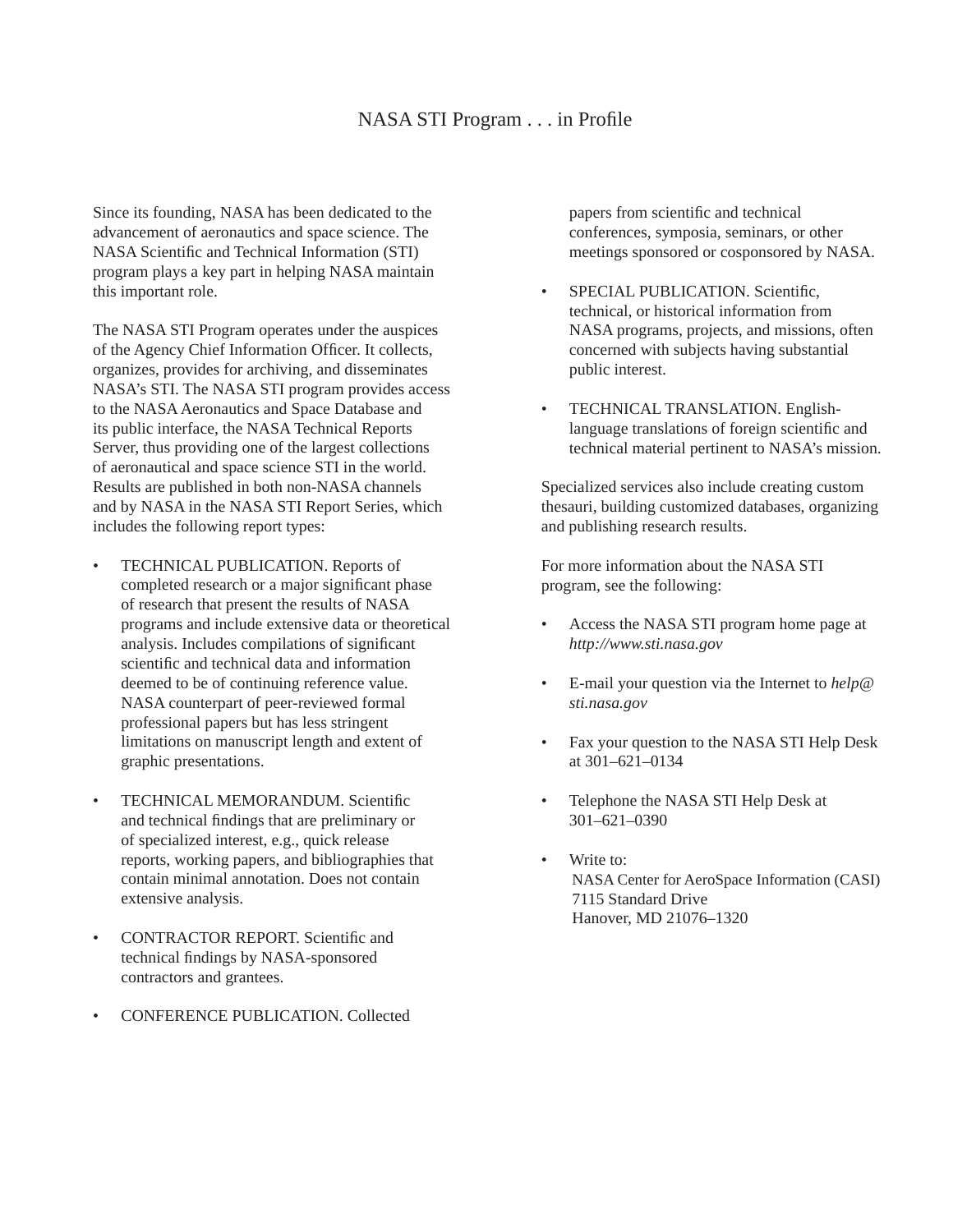

# Design, Fabrication, and Performance of Foil Gas Thrust Bearings for Microturbomachinery Applications

*Brian Dykas Case Western Reserve University, Cleveland, Ohio*

*Robert Bruckner, Christopher DellaCorte, and Brian Edmonds Glenn Research Center, Cleveland, Ohio*

*Joseph Prahl Case Western Reserve University, Cleveland, Ohio*

Prepared for the Turbo Expo 2008 Gas Turbine Technical Congress and Exposition sponsored by the American Society of Mechanical Engineers Berlin, Germany, June 9–13, 2008

National Aeronautics and Space Administration

Glenn Research Center Cleveland, Ohio 44135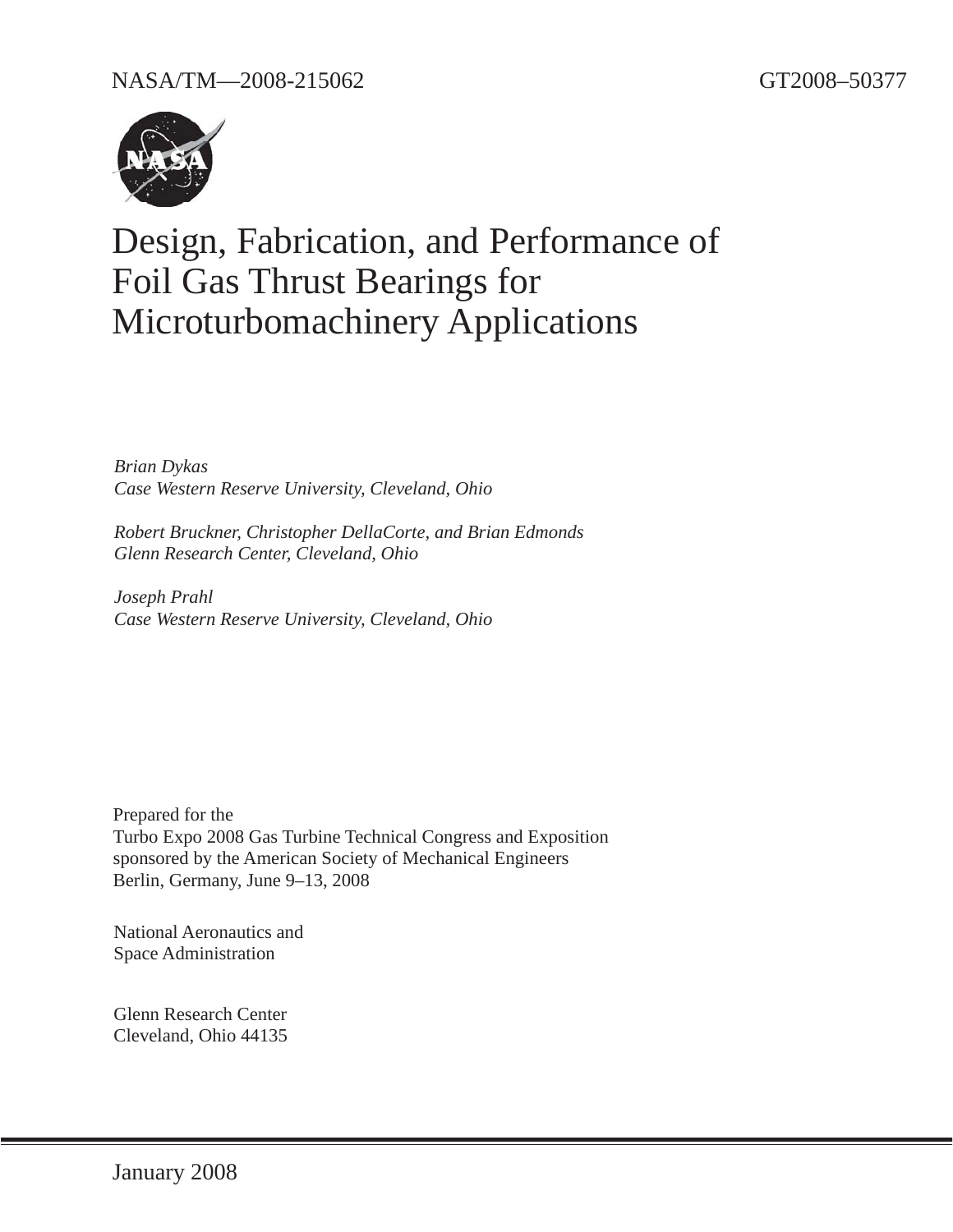### **Acknowledgments**

The authors wish to acknowledge the support of the Fundamental Aeronautics Program Office, Subsonic Rotary Wing Project. Additionally, Chuck Smalley, Jean Wells, and the students of the Pre-Apprentice Machining Program are acknowledged for their skill and effort in constructing much of the prototype tooling and hardware for this study.

> This report is a preprint of a paper intended for presentation at a conference. Because changes may be made before formal publication, this preprint is made available with the understanding that it will not be cited or reproduced without the permission of the author.

*Level of Review*: This material has been technically reviewed by technical management.

Available from

NASA Center for Aerospace Information 7115 Standard Drive Hanover, MD 21076–1320

National Technical Information Service 5285 Port Royal Road Springfield, VA 22161

Available electronically at http://gltrs.grc.nasa.gov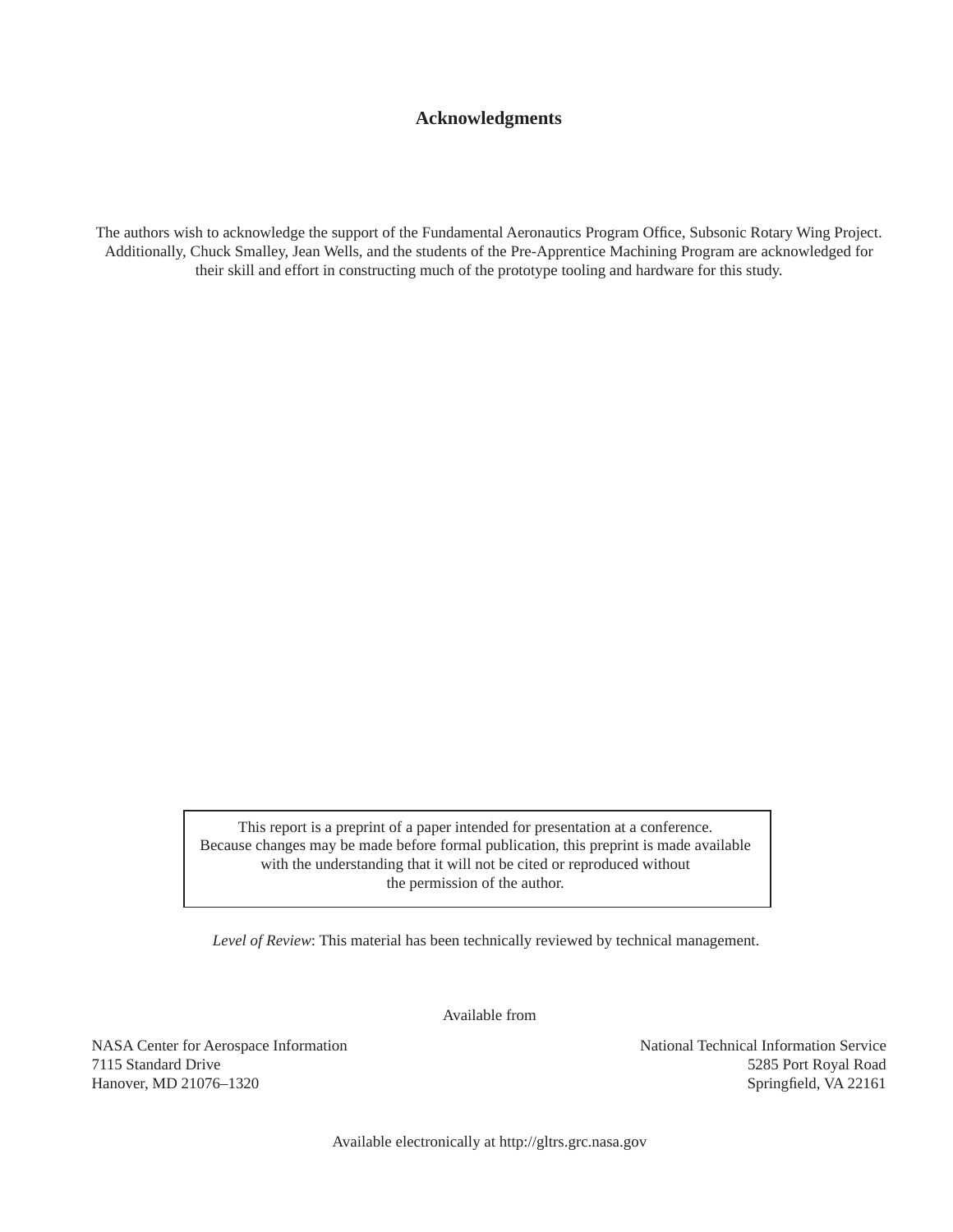## Design, Fabrication, and Performance of Foil Gas Thrust Bearings for Microturbomachinery Applications

Brian Dykas Case Western Reserve University Cleveland, Ohio 44106

Robert Bruckner, Christopher DellaCorte, and Brian Edmonds National Aeronautics and Space Administration Glenn Research Center Cleveland, Ohio 44135

> Joseph Prahl Case Western Reserve University Cleveland, Ohio 44106

#### **ABSTRACT**

*A methodology for the design and construction of simple foil thrust bearings intended for parametric performance testing and low marginal costs is presented. Features drawn from a review of the open literature are discussed as they relate to bearing performance. The design of fixtures and tooling required to fabricate foil thrust bearings is presented, using conventional machining processes where possible. A prototype bearing with dimensions drawn from the literature is constructed, with all fabrication steps described. A load-deflection curve for the bearing is presented to illustrate structural stiffness characteristics. Startstop cycles are performed on the bearing at a temperature of 425*◦*C to demonstrate early-life wear patterns. A test of bearing load capacity demonstrates useful performance when compared with data obtained from the open literature.*

#### **Introduction**

Foil gas bearings represent an enabling technology for advanced oil-free turbomachinery systems. Operating at high speeds and temperatures, these next-generation turbomachines will present tribological challenges that conventional oillubricated rolling element bearings may be unable to meet, including shaft speeds well above three million DN and bearing temperatures in excess of 400◦C [1]. Continued advancement of foil bearing technology will allow more widespread adoption of oil-free shaft supports in high speed rotating equipment.

As described by DellaCorte et al. [2], machine designers have been slow to adopt this technology into candidate systems

due to the relatively small number of foil bearing manufacturers and a perception of risk. Beyond a specific expertise in the details of gas dynamic lubrication, the fabrication of foil bearings requires a technical knowledge of metallurgy, sheet metal forming, and tribology, dissuading many from attempting their manufacture and development. The information presented herein attempts to provide a basic methodology for the production of prototype thrust bearings for technology evaluation and research.

A further motive for describing the fabrication of foil thrust bearings is the relative dearth of information in the open literature regarding their design, construction, and performance, especially when compared to their journal bearing counterparts. The patent literature contains many references to design practices for the compliant structure supporting the top foil, but only a handful of authors have presented experimental evaluations of performance [3].

Those experimental evaluations are a necessary and critical part of the design effort. Valco and DellaCorte [4] recommend a four-step approach for transitioning foil bearing technology into specific turbomachines: 1) concept feasibility assessment; 2) bearing component development and testing; 3) simulated rotor system testing; and 4) turbomachinery system demonstration. This process provides a staged approach to bearing integration that mitigates technical risk with each step.

Performance guidelines have been established to predict journal bearing load capacity [1] and power loss performance [5] for the initial concept feasibility step. The open literature contains many examples of bearing component development and testing (see [2] for a brief discussion of journal bearing devel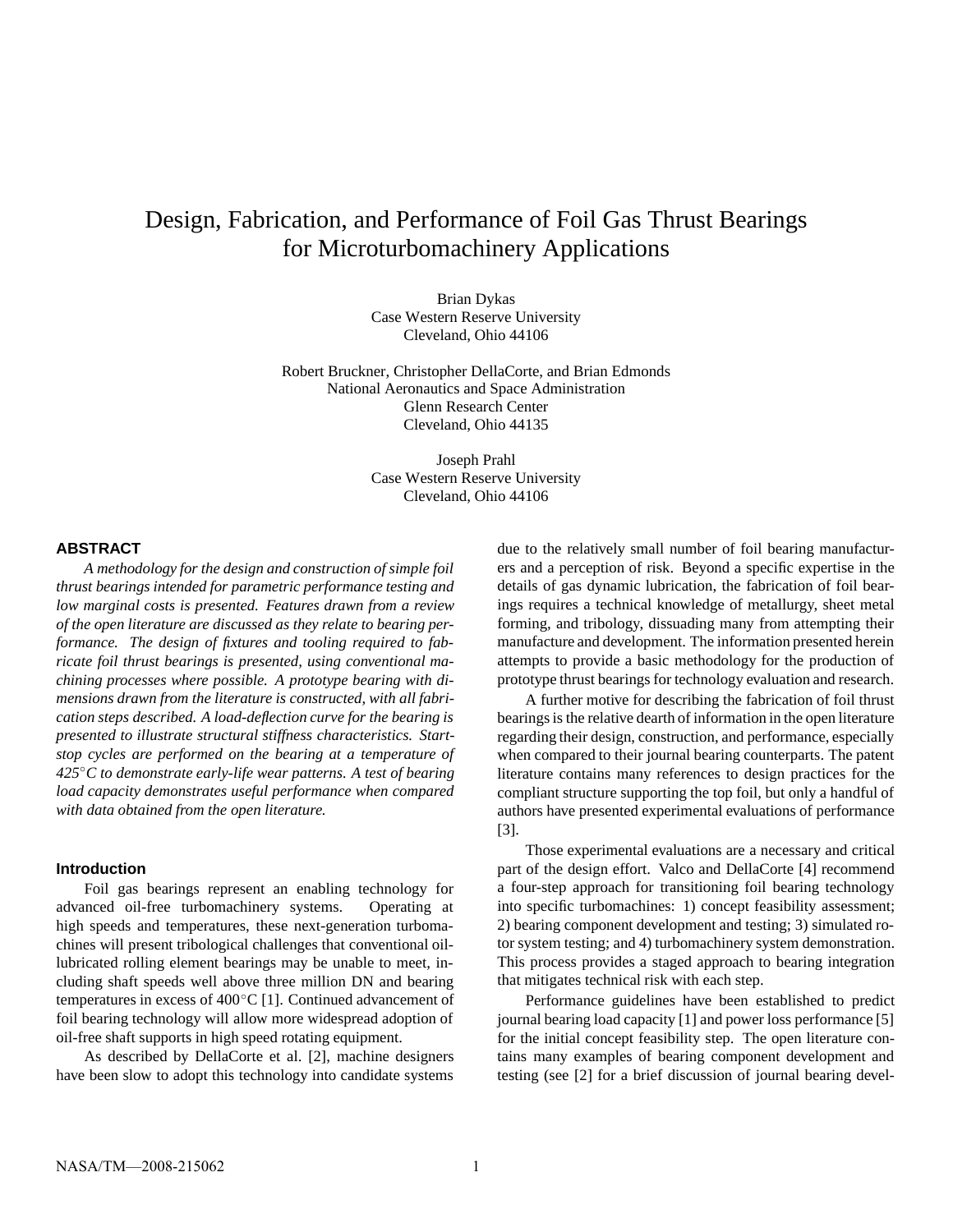opment history). Similar guidelines for foil thrust bearings have not yet been validated however, and fewer details of thrust bearing development and testing are freely available. Simulated rotor testing can be performed with facilities such as described by Howard [6], but this type of testing focuses mostly on the radial (orbit) motion of the shaft, whereas thrust loading is more difficult to simulate. The net result is that foil thrust bearing tools have not experienced the same degree of development as those for journal bearings, increasing the technical risk in transitioning them to new turbomachines.

To ameliorate some of the challenges in thrust bearing development, DellaCorte et al [7] have suggested that oil-free turbomachine designs should attempt to minimize thrust loads to reduce load capacity requirements and improve design margin. They also suggest that with lower thrust loading, bearings can be sized smaller to reduce power loss and cooling requirements, driving overall system efficiency higher. Furthermore, lower thrust loads allow a reduction in rotating mass and inertia due to a smaller thrust runner, which can improve the rotordynamic characteristics of the shaft. While conventional rolling element bearing-supported machines are designed to always have a net positive thrust load to prevent skidding of the rolling elements, foil bearings do not require, nor do they benefit from this practice. Consequently, somewhat different design practices are required and employed in foil bearing-supported systems.

#### **Background**

Foil bearings are hydrodynamic bearings composed of compliant surfaces and generally employ a gaseous lubricant. In both geometries a rotating member drags the viscous process fluid into a converging gap, raising the fluid pressure and providing a load carrying capacity. Figures 1 and 2 show the basic components of journal and thrust foil bearings.

Foil bearings were first reported in the open literature by Blok and Van Rossum [8]. These early tension-dominated oillubricated bearings were found to allow thicker fluid films than rigid geometry bearings under a given loading condition, and their compliance provides increased tolerance to misalignment, shock loading, rotor distortions due to centrifugal and thermal stresses, and other deviations from optimal geometry. This tolerance to component-level and system-level geometric distortions is particularly important when using a thin gas film as opposed to a relatively thick viscous oil film. Bending-dominated foil journal bearings followed, with a smooth sheet metal foil providing the bearing surface, and reinforced by a compliant foil support structure. Some of the earliest compliant thrust bearings were more of an outgrowth of predecessor step and tilting pad bearings than a revolution in design and function.

Common practice in modern foil bearings is to use corrugated "bump foils" to form the compliant structure, with many designs incorporating several layers of bump foils to tailor stiff-



Figure 1. Typical Geometry of a Modern Foil Journal Bearing



Figure 2. Typical Geometry of a Modern Foil Thrust Bearing

ness properties as a function of bearing loading [9]. The further use of "stiffener foils" between the top and bump foils is an established practice to allow optimization of the bearing deflection behavior. DellaCorte and Valco [1] provide a simple relationship to estimate journal bearing load capacity at various operating conditions, where it is found that the increased complexity of bearings with these features allows for several-fold improve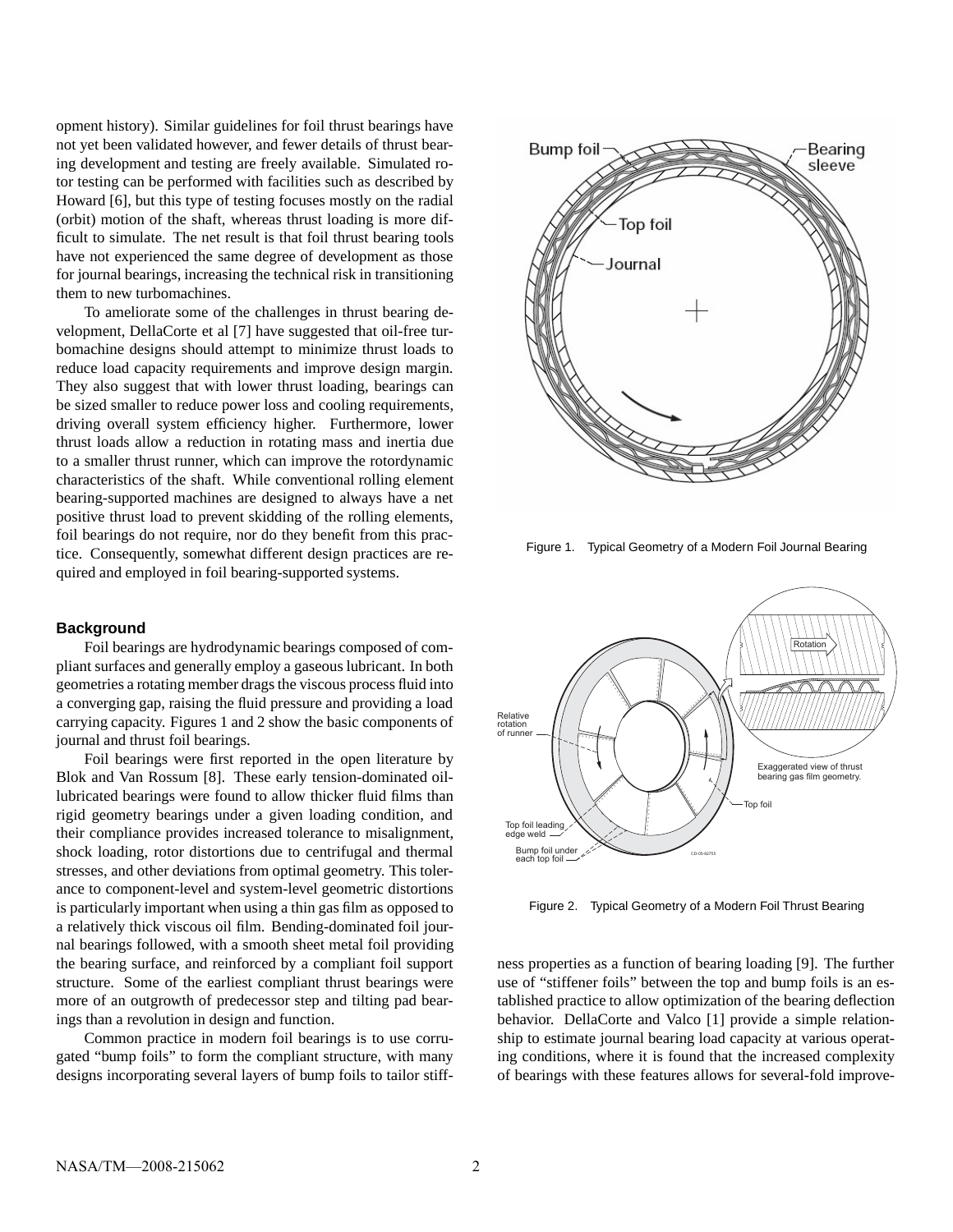ments in bearing load capacity over the simplest designs.

The patent literature shows an abundance of alternative designs for foil journal bearings including multipad and overlapping "leaf" designs [10], [11], with early foil thrust bearing designs employing similar configurations. However, the earliest foil thrust bearing patents incorporate more advanced design features than are seen in the first foil journal bearing patents. In the first appearance of a bump-foil type thrust bearing in the patent literature [12], a bearing is described with multiple smooth foils tailored to provide speed- and load-dependent deflection behavior for increased load capacity.

This multistage, deflection-dependent bearing stiffness is described as a key feature in modern high load capacity foil journal bearings, though more often achieved by multiple bump layers [9]. Furthermore, descriptions of variable stiffness in the radial [10] and azimuthal [13] directions of the pad appear in the early patents. A number of patents describe a stiffness distribution matching that of the pressure distribution as a technique to increase load capacity [14] [15].

It is notable that in contrast to journal bearings, typical thrust bearing configurations result in large differences between runner surface velocities at the inner and outer diameters of the thrust pads. Bump foil structures must be designed to provide appropriate stiffness distributions to account for these gradients in runner surface velocity.

Another effect described in the literature is crowning of the runner surface. Here, the heat input from viscous dissipation in the gas film leads to an axial temperature gradient in the thrust runner, resulting in a convex rotating surface. Early patents acknowledge the effectiveness of a compliant foundation in compensating for this phenomenon [10] [14], and describe structural tailoring as a way to combat its deleterious effects [16]. Centrifugal stress distortions in the rotating runner can also be accommodated by a compliant bearing surface.

Tailoring of the bearing stiffness distribution to accommodate system-level effects, such as misalignment, also appears in the early literature. Gray and Heshmat [16] describe a bearing whose outer sections are more compliant than inner sections, allowing increased deflection at the outermost radius of the bearing, preventing high speed rubbing contact.

Although a review of patent disclosures yields a wide array of techniques for increasing thrust bearing performance, only a few studies have been published providing experimentally measured bearing performance [17] [18], with these focusing mainly on simpler bearing designs. Specific details of advanced bearing designs remain proprietary and protected under U.S. patent law, thereby restricting the availability of performance data for state-of-the-art bearings. Despite these restrictions, a number of advanced features are described in expired patents and are therefore freely available to would-be bearing designers. A modular foil thrust bearing architecture facilitates the parametric evaluation of the effectiveness of these features. In the sections that follow, a basic design is developed, fabricated, tested, and discussed. The primary purpose of this work, however, is to demonstrate the manufacturing process in order to stimulate more widespread adoption of the technology.

#### **Design Features**

The baseline test bearing is designed to have several discrete pads composed of three major components: a top foil to provide the stationary boundary for the hydrodynamic gas film, a bump foil structure to provide compliant support for the top foil, and the thrust bearing backing plate, as shown in Figure 2. In more advanced bearings, multistage bump foils [9] and reinforcing stiffener foils [13], are generally incorporated into this basic design.

Many foil thrust bearing designs rely on the use of spot or tack welds to attach the foil members to the rigid backing plate. This attachment method can have adverse effects, as noted by DellaCorte, et al. [2], particularly if the individual bearing components are heat treated prior to welding. Additionally, welding precludes the ability to remove and reinstall the foil components, which is conducive to rapid and inexpensive bearing design iterations, as well as increased instrumentation access.

In an attempt to produce a versatile thrust bearing design which provides ample access for instrumentation, such as thermocouples and heat flux gauges affixed directly to the underside of the top foil, welding is not used. Instead, the backing plate is slotted to allow the top foils to be easily installed and removed, as shown in Fig. 3. For simplicity, a partial-arc circular slot is cut into the plate at the leading edge of each pad so that the top foil is restrained tangentially by a curled-over tab, shown in Fig. 4 . This attachment method is similar to a circular mounting slot proposed by Agrawal and Hockey [19]. An identical slot on the trailing edge allows the bump foil to be attached in the same manor. This provides higher stiffness at the trailing edge of the pad [20] [21] to preserve the converging film under load. Alternate arrangements are also envisioned, including one or more bump foils attached at the leading edge of the pad, or incorporating a stiffener foil attached at either the leading or trailing edge. As opposed to a configuration where many foil layers are fastened together in a stacked arrangement [21], [22], this configuration requires a minimal amount of tooling and specialized forming equipment for subsequent iterations in design. The authors do not claim that this specific architecture will result in optimized performance, but it is conducive to relatively rapid and inexpensive technology evaluation, provided suitable test facilities are available.

A further advantage of the curled-over leading edge of the top foil is that it provides a smooth transition region for the process fluid at the leading edge. Whereas welding the top foils to precision spacer blocks can, with care, provide better dimensional accuracy, the curled region provides increased tolerance to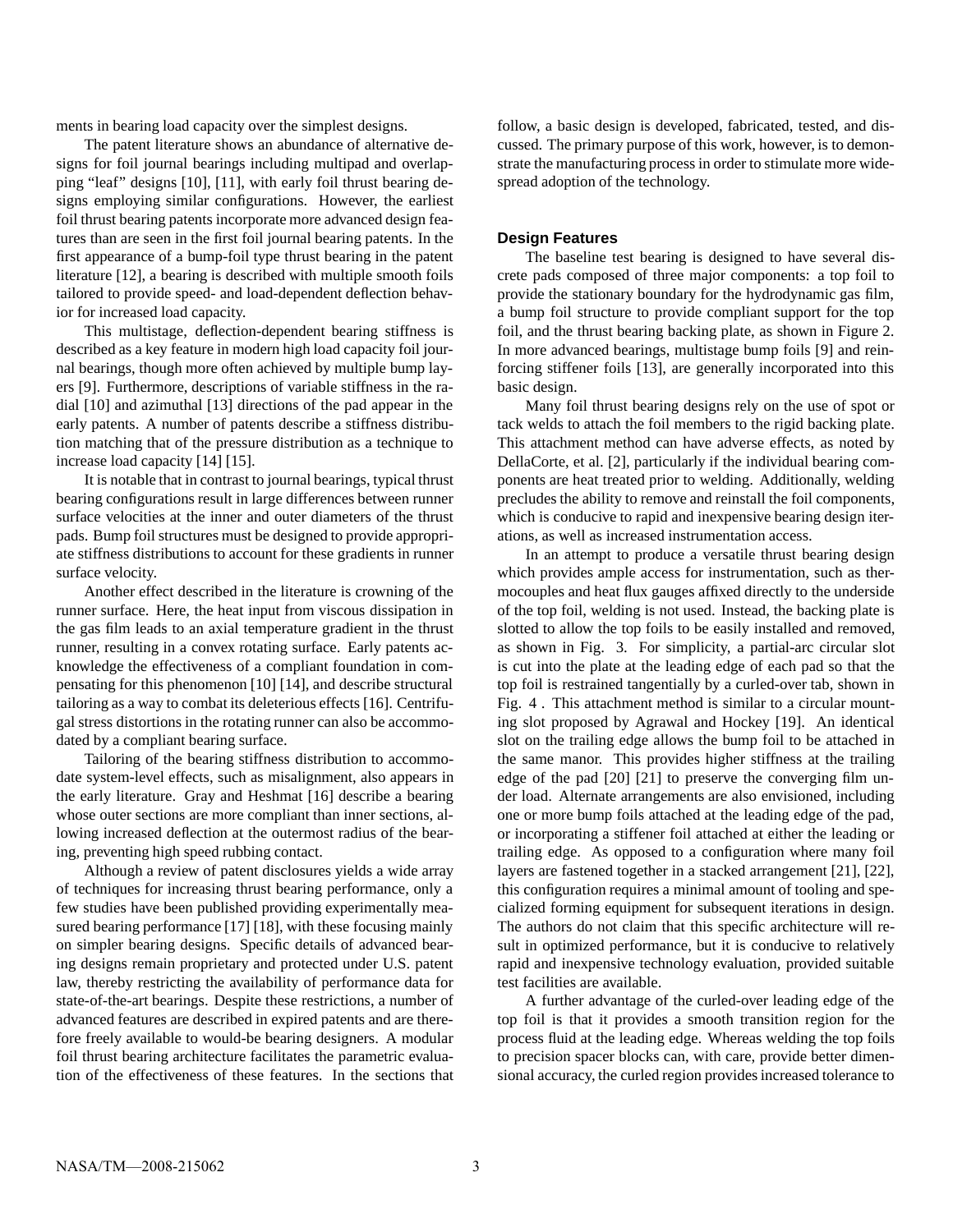

Figure 3. Drawing of Bearing Backing Plate with Foil-Retaining Slots (dimensions in mm)



Figure 4. Sketch of Top Foil with Hinged Leading Edge

misalignment at the entrance region. It is also notable that this slot arrangement provides slight hinging motion to allow the top foil to seat on the bump foils more repeatably.

When the bearing is assembled, tack-welded shims are inserted into the curled slots at the inner radius and outer radius of the foil to prevent radial sliding of the foil components. The shims can be removed easily to allow mass-based measurements of top foil wear volume, as well as attachment of fine gauge thermocouples, heat flux gauges, and other instrumentation. Although more elaborate methods can be used to constrain the top foil radial movement, such as set screws or other fasteners, the current method provides adequate performance, flexibility, and ease of manufacturing.

#### **Tooling and Fabrication**

Typically, foil thrust bearings consist of a discrete number of thrust pads, each having an arcuate shape where a top foil extends circumferentially with constant inner and outer diameters from the leading edge of the pad to the trailing edge. Since the top foil generally defines the boundaries of the gas film, the pad extent is taken in this configuration as the angular distance from leading to trailing edge of the top foil, independent of the details of the compliant understructure. Because this shape does not easily lend itself to common sheet metal forming equipment, the foil blanks used to construct the pads are cut around the perimeter using wire electrical discharge machining (EDM). Other methods commonly used as described in the open literature include stamping and chemical milling processes.

A bearing backing plate, as shown in Fig. 3, is first machined and surface ground to produce flat and parallel faces. The partial-arc slots needed to retain the foil components are then machined by wire EDM. Conveniently, slot thicknesses achievable by a single wire pass are appropriate to accommodate the practical range of foil thicknesses, leaving a small clearance in the hinge to permit motion. The backing plate is constructed from a nickel-based superalloy (Inconel 718) to allow heat treatment of the entire assembled bearing, as well as to permit high temperature operation. However, other dimensionally stable materials, such as precipitation hardened stainless steel, can conceivably be used for this component as operational conditions dictate.

The top and bump foil blanks are cut from stacks of annealed Inconel X-750 foil by the same EDM process. Dimensions of the foil blanks are given in Figs. 5 and 6, where the bump foil has several azimuthal slits separating it into five individual bump strips, as described by Gray and Heshmat [16]. This configuration allows for variable bump spacing which helps to accommodate the effects of varying surface velocity, thermal crowning, centrifugal dishing, and misalignment. The rectangular tabs are sized to fit into the backing plate slots.

There is a great deal of freedom in the design of the tooling required to form the bump foils. Although stamping or hydroforming methods may be appropriate for higher volume production designs, they are not as well-suited to one-off prototype designs. For this application, a rather traditional set of conventionally-machined dies is selected, and bump foils blanks are pressed into the dies for forming. This arrangement mimics the method reported by DellaCorte et al. [2], who describe a set of bump foil dies for foil journal bearings that provide for relatively inexpensive fabrication of various bump configurations.

In practice, the same tooling intended to create bump foils for journal bearings can be adapted to press bump foils for thrust bearings. This tooling usually has parallel corrugations, and a thrust bearing bump foil blank can be pressed into that tooling in the same way as a journal bearing blank. This method is attractive in that it requires little additional equipment beyond what is required to fabricate journal bearings. However, to demonstrate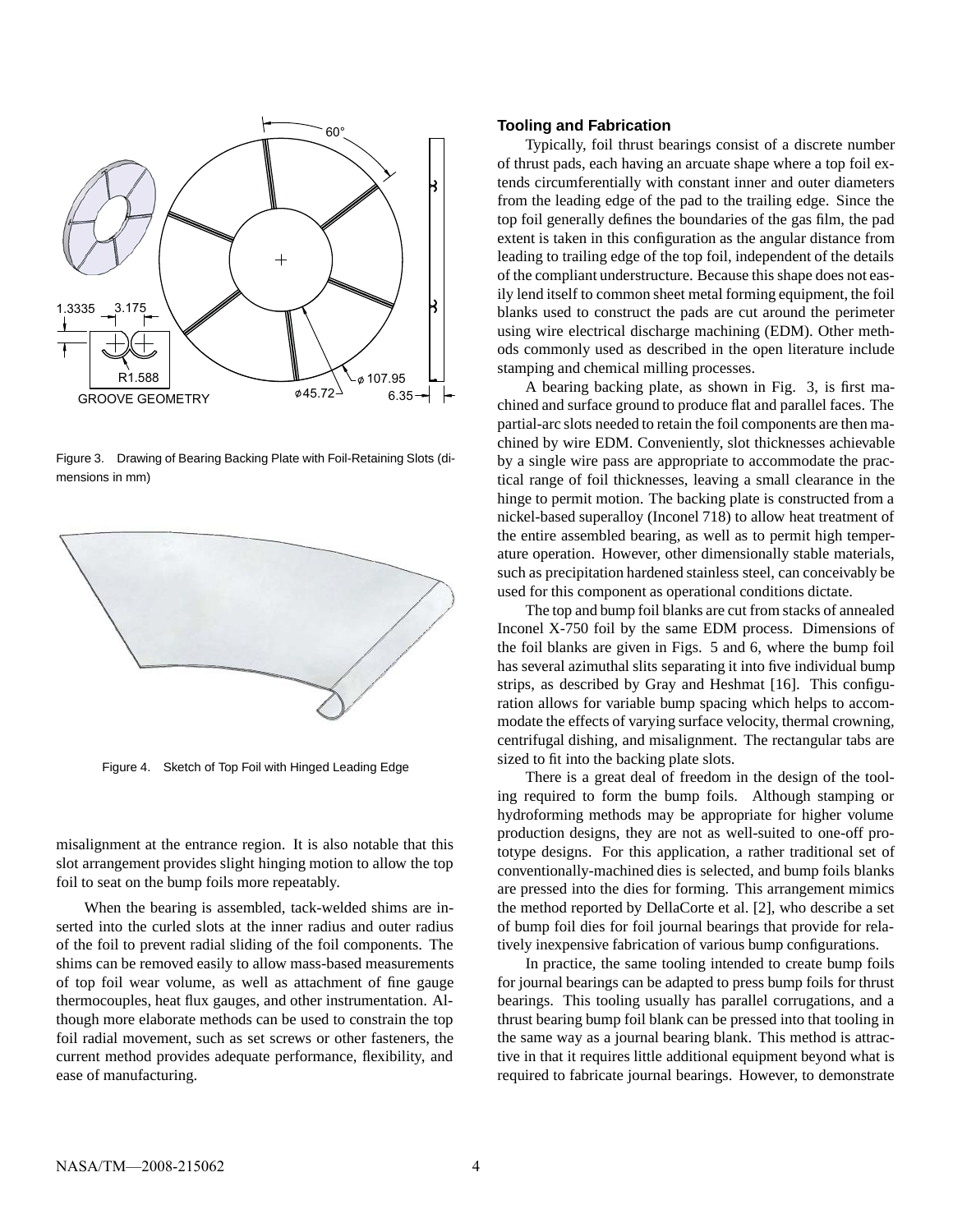

Figure 5. Drawing of Top Foil Blank (dimensions in mm)



Figure 6. Drawing of Bump Foil Blank (dimensions in mm)

an alternate configuration the authors have chosen an arrangement where all bumps are oriented radially.

The bump foil die begins as a circular disk constructed from a suitable steel, such as 15-5 PH [2], which has been ground flat and parallel. Channels are then machined into the disk, corresponding to the desired corrugated bump profiles. These channels have a profile achieved by milling 508 *µ*m deep with a 3.175 mm ball end mill, which approximates the bump profiles as described by Ruscitto et al [23] and Heshmat et al [24]. A number of different arrangements can be employed, including a conventional milling machine with the workpiece held on a rotary table or dividing head, or with the piece held fixed in a computer numeric control (CNC) mill. This provides several options for a general machine shop to fabricate the tooling without specialized equipment.

Whereas the bump spacing in foil journal bearings is typically described by a linear bump pitch, the radially-oriented bumps in this design are separated by prescribed angular separations. For this work, the die disk has been divided into four sections where the radial channels are spaced by 5, 7, 9, and 11◦ respectively, as shown in Figure 7. Each of these sections contains bump rows extending approximately  $60^\circ$  to allow construction of bearings with pad extents longer than the standard 45◦ shown here. To allow bump foils to be constructed with azimuthal strips of varying bump spacing, the plate is separated into five concentric rings using wire EDM. The rings can then be rotationally indexed to produce a wide array of different bump foil configurations, as shown in Figure 8.



Figure 7. Drawing of Bump Foil Die with Radial Channels (dimensions in mm)

The bump foil blanks (Fig. 6) are arranged on the die to produce the desired bump layout and a 1.6 mm thick layer of polytetrafluoroethylene (PTFE) is placed over the foil, with a thick steel block resting on top (Fig. 9). This stack is then placed in a manual hydraulic press and approximately 20 MPa of pressure is applied to form the bump foils. Figure 10 shows the bump foil and PTFE after forming, where the cold flow behavior of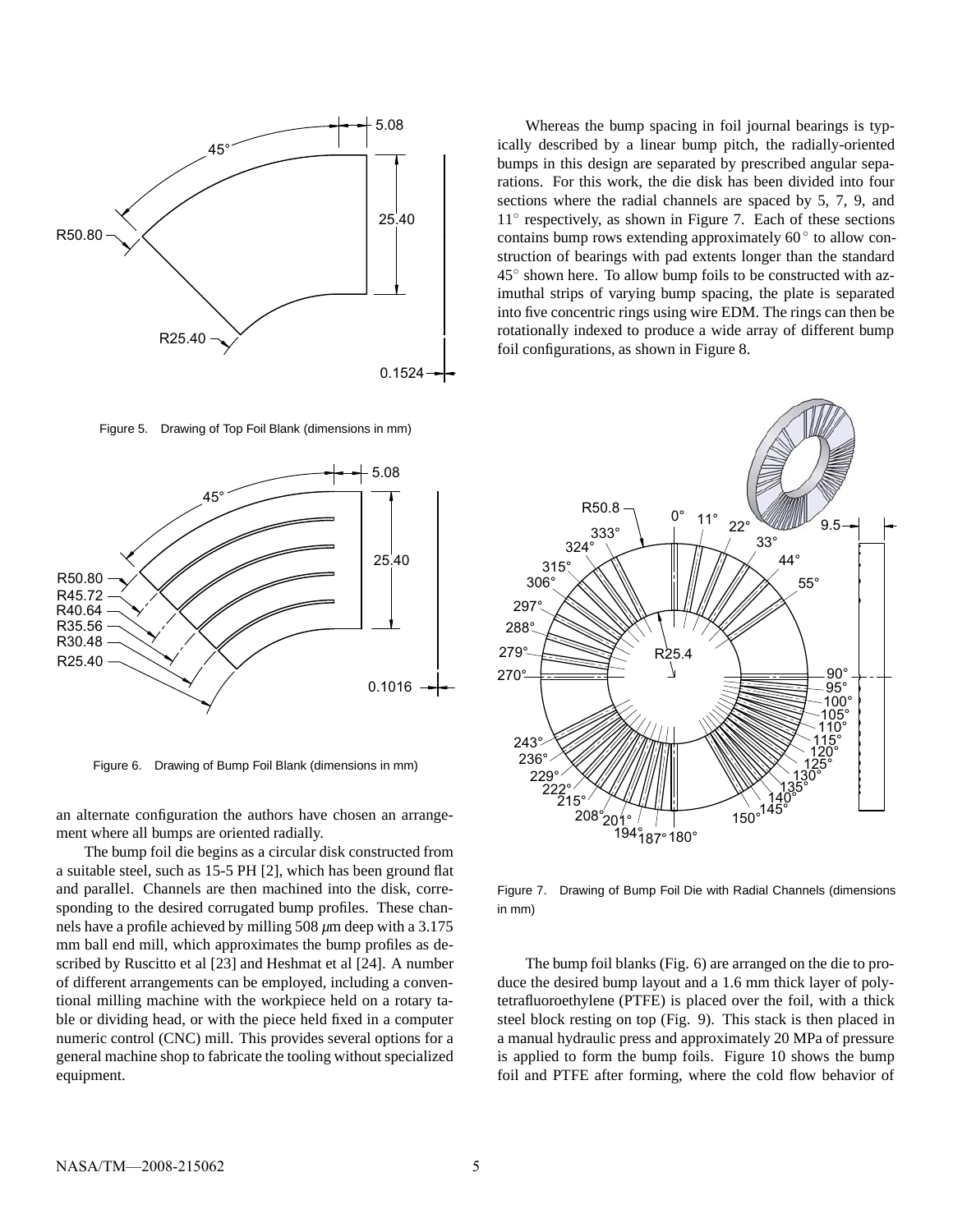



Figure 10. Bump Foil and PTFE After Forming

Figure 8. Drawing of Bump Foil Die with Indexed Concentric Rings

the PTFE was found to produce better-formed bumps than the polyurethane and rubber sheets also tested.



Figure 9. Bump Foil Being Formed in Hydraulic Press

After formation of the top and bump foils, the hinged edges of the foils (Fig. 4) are curled in situ by bending them into the backing plate slots. A 3.2 mm diameter pin is used in conjunction with the backing plate to aid in the forming. Because this forming operation is done by working the foil directly into the plate, no additional specialized fixtures and tools are required for this operation. Photographs of the prototype bearing during and after assembly are shown in Figures 11 and 12.



Figure 11. Prototype Bearing with One Top Foil Removed

Following the final forming steps of the foil members, metal straps are spot welded in the slots immediately adjacent to the inner and outer radii of the foils to prevent radial motion of the foils (shown in Fig. 12). Due to the arcuate nature of the pads, frictional torque exerts a radially inward force on the top foil when it is restrained on the leading edge, making the inner straps more critical to proper bearing operation. With the bearing fully assembled in this manner, there is a small amount of motion per-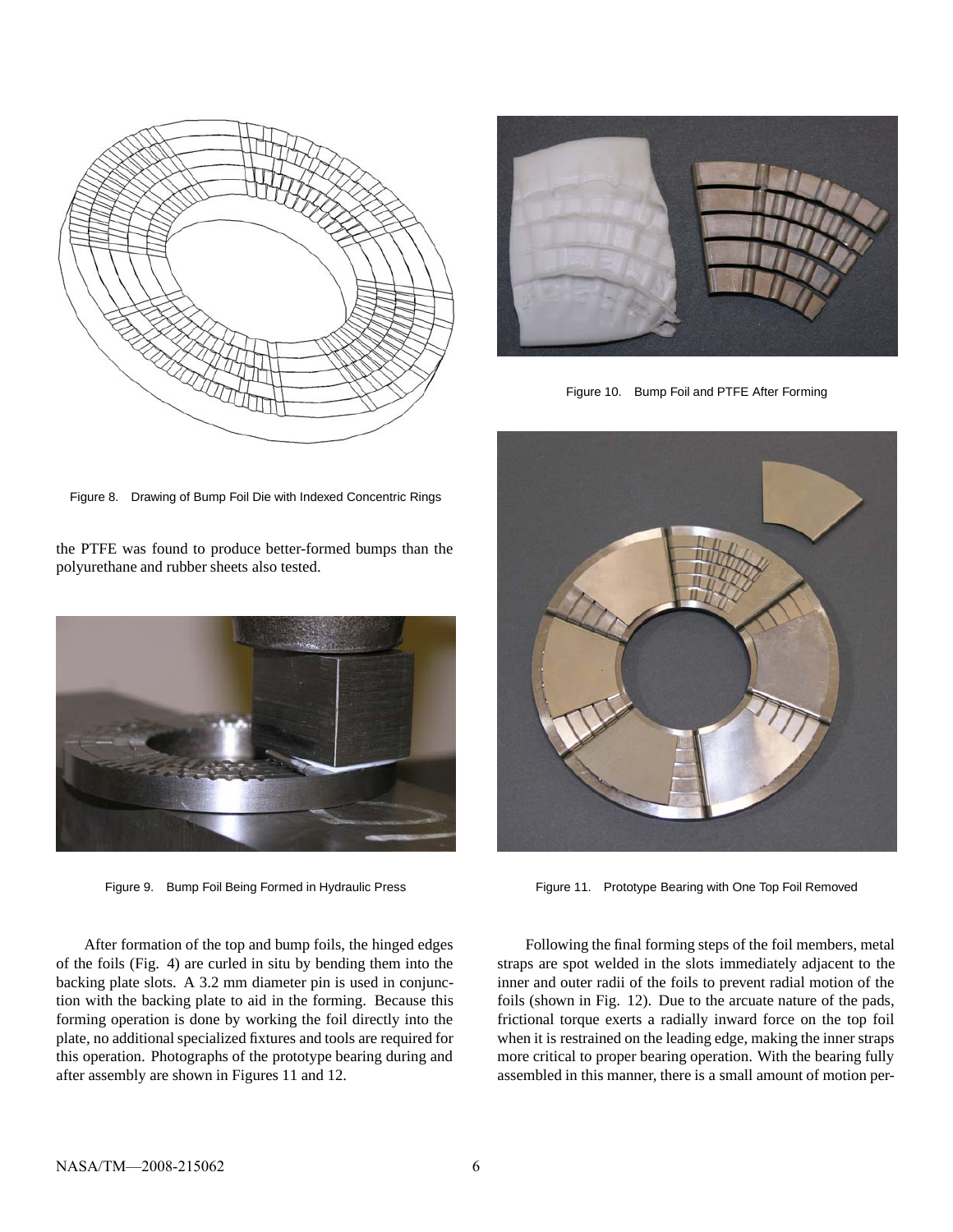

| Inner Diameter              | 5.08 cm                                  |
|-----------------------------|------------------------------------------|
| <b>Outer Diameter</b>       | $10.16 \text{ cm}$                       |
| Pad Angular Extent          | $45^{\circ}$                             |
| Single Pad Area             | $7.6 \text{ cm}^2$                       |
| Number of Pads              | 6                                        |
| Total Pad Area              | 45.6 cm <sup>2</sup>                     |
| <b>Top Foil Coating</b>     | $N/A$ - bare Inconel $X750$              |
| Top Foil Thickness          | $152 \mu m$                              |
| <b>Bump Foil Thickness</b>  | $102 \mu m$                              |
| Number of Bump Foil Strips  | 5                                        |
| Bump Pitches (I.D. to O.D.) | 5.36, 5.19, 4.65, 3.77,<br>and $5.90$ mm |

Table 1. Prototype Bearing Geometry

Figure 12. Photograph of Assembled Prototype Bearing after Heat Treatment of Foils

chemistry and prevent alloying constituents from being depleted due to surface oxidation.

mitted in the hinge point of the top foil, though this is adjustable based on the thickness of the slot created by wire EDM. The bearing is then heat treated as an assembly.

To properly form the top foils during heat treatment, they are seated against the bump foils under a small compressive force of 2 kPa, based on the total top foil area. Circular plates appropriately massed for this purpose and compatible with the heat treatment temperatures have demonstrated acceptable performance in this study when rested on top of the bearing during the treatment. The Inconel X-750 alloy commonly used for bearing foils is generally supplied in the annealed or solution heat treated state, in which it is formed into the appropriate bearing members. From these states, various heat treatments are possible to achieve desirable mechanical properties, some of which are described by DellaCorte et al [2]. For information on the recommended heat treatments for Inconel X-750 as well as other nickel- and cobaltbased alloys, the reader is referred to AMS 2774A [25].

Prototype bearings are heat treated at 732◦C for 16 hours, followed by an air cool, per AMS 5698. Although this AMS specification is intended for cold drawn wire, it has been found to be appropriate for the thin foil employed in these bearings. This heat treatment is chosen because it provides acceptable elastic properties at elevated temperatures in excess of 540◦C, but does not require an inert gas or vacuum environment. In general practice however, it may be desirable to conduct this heat treatment in a non-oxidizing atmosphere to better control the foil surface

#### **Prototype Geometry**

Based on the basic design principles outlined in the preceding section and dimensions available in the open literature, a prototype bearing geometry is selected, with relevant dimensions given in Table 1. These dimensions are chosen in most cases out of convenience and no attempt has been made to optimize performance by varying these parameters. For detailed analysis on foil thrust bearings, as well as available geometry and performance data, the reader is referred to refs [3], [17], [18], [20], [26], [27], [28], [29], [30].

Foil thrust bearings typically contain four to eight pads with individual angular extents of approximately  $45^\circ$  and a ratio of outer radius to inner radius of about two. Heshmat et al provide a detailed optimization study concerning these bearing parameters [29]. The bearing described here contains six identical pads each with an angular extent of 45◦ and a radius ratio of exactly two to represent typical thrust bearing designs.

Agrawal [22], who describes a somewhat more complex foil thrust bearing than is undertaken in this study, notes that a bearing intended for a 50,000-100,000 rpm turbocompressor for an air cycle air conditioning system would typically have a 127-152 *µ*m. thick top foil and an overall diameter of 10.16 cm. Based on this guidance, the outer diameter of the prototype bearing is set at 10.16 cm, and the top foil thickness is chosen to be  $152 \mu m$ .

While the individual bump geometry can vary widely, a bump depth of 500 *µ*m is selected for the prototype bump foil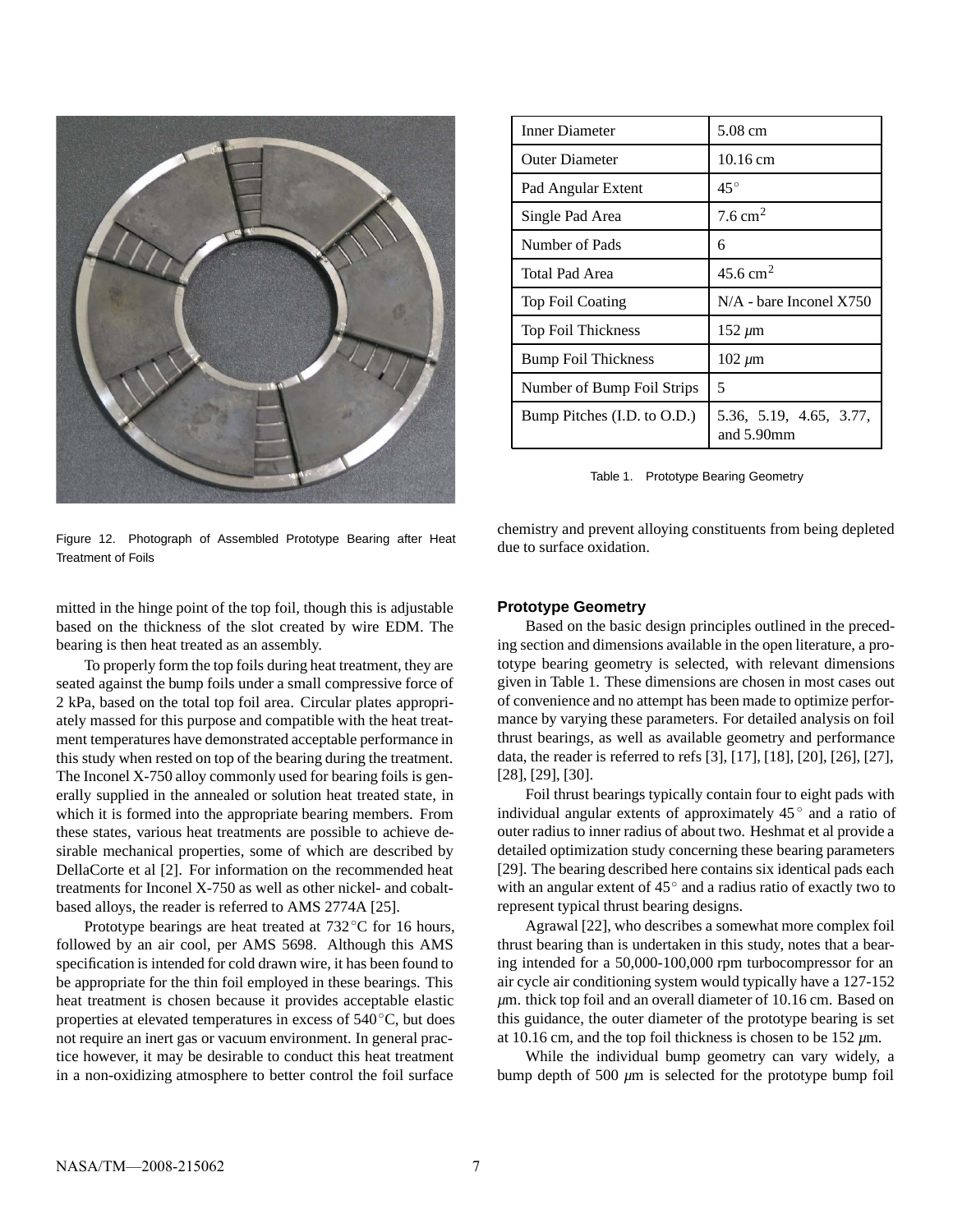die based on data taken from refs. [3] and [13]. Although the referenced designs incorporate bumps that vary slightly in height along the extent of the pad, the bump heights in the prototype design are nominally equal, and the converging wedge geometry is developed from the hinged leading edge to the first bump. Iordanoff [17] [18] provides comprehensive analysis of the gas film profile which is a useful tool to improve on the bump geometry employed in this study. The radius of curvature for the bump is chosen to be 1.6 mm, as produced by a 3.2 mm diameter (1/8 inch) ball end mill. Bump foil thickness is chosen to be approximately 100  $\mu$ m. to mimic forming characteristics reported by DellaCorte et al [2]. Each bump foil blank is divided into five bump strips of equal radial extent, ignoring the slit widths.

Heshmat [13] reports a radially-varying compliance distribution that puts the stiffest bump strips at the radial center of the pad, a soft bump strip on the inner radius where unit loading is lightest, and a medium bump stiffness on the outer diameter where loads are moderate, but increased compliance is required to accommodate misalignment. This qualitative design is chosen for the prototype bearing bump foil in order to demonstrate the capabilities of the indexable tooling previously described. Starting from the innermost bump strip and progressing radially outward, angular bump spacings of 11◦, 9◦, 7◦, 5◦, and 7◦ provide approximate midline bump pitches of 5.36, 5.19, 4.65, 3.77, and 5.90 mm, respectively.

#### **Preliminary Test Results**

After assembly of a prototype bearing, several experimental tests are performed to verify proper bearing operation. A loaddeflection test of the bearing is first performed to ensure that the chosen complaint structure provides aggregate stiffness characteristics within an appropriate range for a bearing of this size. Figure 13 shows the average deflection of the bearing for various applied loads, where the load is reported per unit pad area. This shows an incremental bearing stiffness per pad area in the range of 1-10  $\frac{N}{mm^3}$  for unit loadings of 7-70 kPa.

Following the load-deflection test, the bearing is subjected to elevated temperature (425◦C) start-stop cycling against a PS304 [31] [32] solid lubricant-coated thrust runner to simulate the early surface-conditioning process that is expected to occur in a turbomachine application. During these cycles, a constant axial load of approximately 7 kPa is applied to the bearing as the runner is accelerated from rest to 20,000 rpm, held for a short time, and decelerated to a stop over a total-cycle period of about 15 seconds. This cycle profile exposes the bearing to dry sliding contact at low speeds as well as full-airborne operation at higher speeds, as would be experienced in practical applications. Figure 14 is a post-test photograph of a thrust bearing top foil showing characteristic top foil wear after cycling at high temperature.

After this initial conditioning test of more than 1000 cycles, the bearing is run at a constant speed of 23,000 rpm while in-



Figure 13. Load-Deflection Curve for Prototype Bearing



Figure 14. Wear Pattern on Top Foil after Start-Stop Cycling at High **Temperature** 

creasing axial load in increments of 4-10 N followed by several minutes of dwell time at each load. Load capacity is reached when a large increase in torque accompanies a very small increase in load. Figure 15 shows the load-torque curve at 23,000 rpm, where the load capacity is determined to be 125 N. This is a modest value of load capacity, but it demonstrates the viability of this bearing design for parametric studies.

To compare the load capacity performance of the prototype bearing to published data, it is important to take into account, at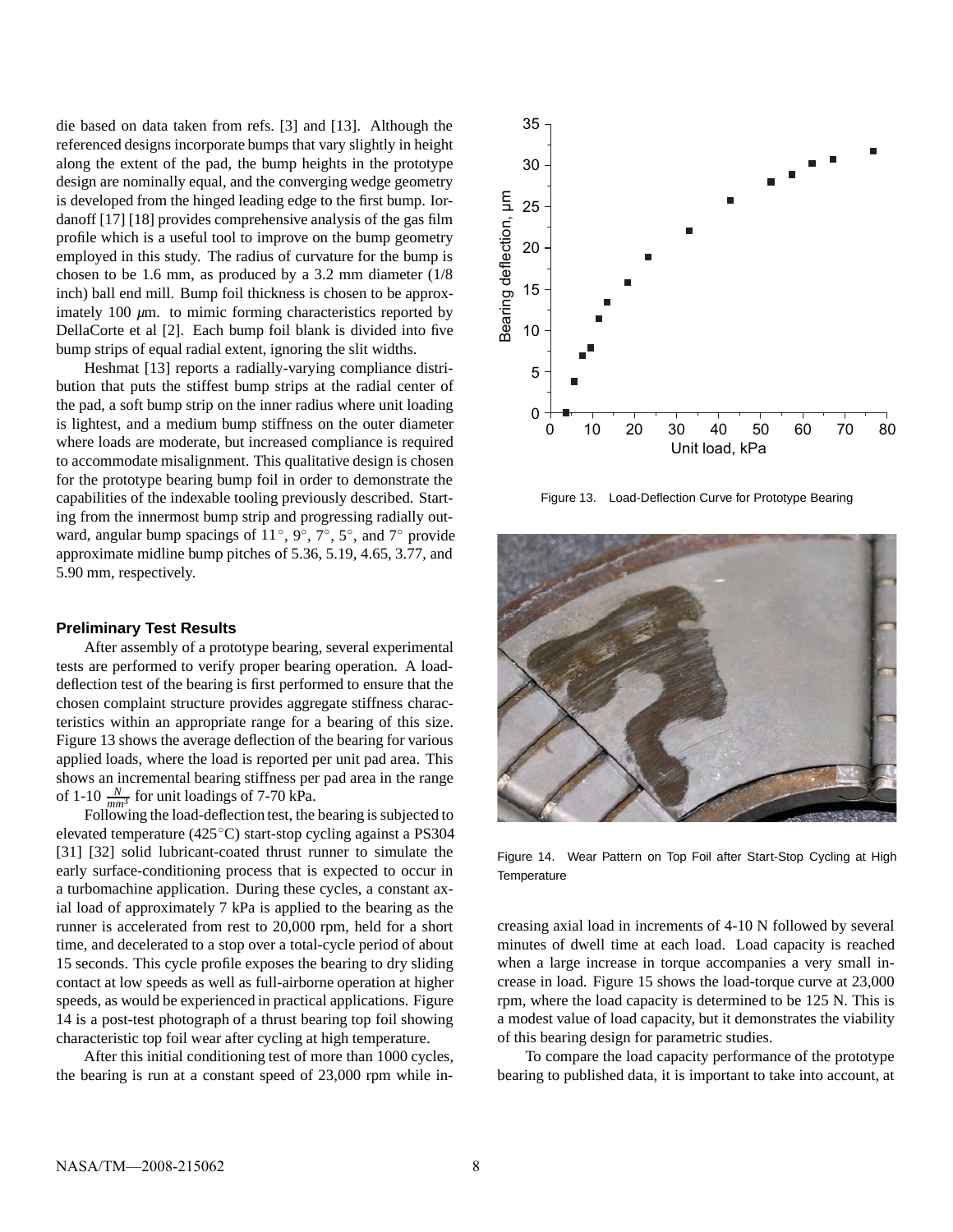

Figure 15. Torque versus Load at 23,000 rpm

a minimum, the bearing geometry and operating speeds. DellaCorte and Valco [33] report a simple rule-of-thumb model to aid in comparing the relative performance of various foil journal bearings, where the load capacity is determined to be a linear function of bearing surface velocity and bearing projected area, multiplied by a performance coefficient characteristic to the bearing design.

This expression provides an estimate of bearing performance based on the fundamental principles of hydrodynamic lubrication, and it is anticipated that a similar performance model can be developed for foil thrust bearings. The equivalent mathematical expression for thrust bearings, is given as:

$$
W=D_t(\pi w D_m)(D_m N)
$$

where:

- *W* is the maximum steady-state load, N (lbs)
- $D_t$  is the load capacity coefficient,  $\frac{N}{mm^3 krpm}$  ( $\frac{lb_f}{in^3 krpm}$ )
- *w* is the difference between the inner and outer top foil diameters, mm (in.)
- $D_m$  is the average of the inner and outer top foil diameters, mm (in.)
- *N* is the shaft speed in thousand rpm (krpm)

This expression describes thrust bearing load capacity as proportional to the runner surface velocity at the radial center of the top foil, and the total swept area of the bearing between the inner and outer radii of the foils. The bearing load capacity coefficient, when multiplied by these quantities, can provide

a rough estimate of the maximum load the bearing can support, which is useful for feasibility and sizing studies.

Defined in this manner, the load capacity coefficient has units of force  $\times$  time divided by length cubed, or viscosity per length. Physically, this reflects the ratio of the gas viscosity to the minimum tolerable (characteristic) film thickness, which is related to bearing and runner geometry, surface roughness, and details specific to the bearing design. For advanced bearing designs which more efficiently shape the film thickness distribution, this characteristic minimum film thickness is lowered, and higher load capacity performance is achieved.

Many foil thrust bearings do not have top foils that fully populate the swept area between the inner and outer pad diameters. The above expression conspicuously omits a factor which accounts for the portion of bearing area populated with load carrying top foils; this a consequence of system-level considerations. As noted earlier, turbomachine design practices favor a thrust runner with a minimized outer diameter. As such, the design of foil thrust bearings should favor the smallest required outer diameter to support a given load with adequate margin, and thus optimize the populated area to achieve that goal. If individual pads must have an angular separation to accommodate thermal management schemes or other design features, this expression for load capacity accounts for the associated spatial penalties and thus encourages the overall bearing design to be optimized.

It is notable that factors such as low-friction tribological coatings, effective thermal management, and highly smooth and flat surfaces have all been found to affect load capacity performance in foil thrust bearings [34], consistent with the physical interpretation of the load capacity coefficient as defined. As a result, a particular bearing design can exhibit a wide range of load capacity coefficients. However, this simple expression may be useful in comparing the relative performance of various bearings, holding other factors such as surface roughness and coatings constant.

The open literature contains few reports of experimentally measured foil thrust bearing load capacity. Furthermore, many of these load capacity data are reported without the combination of geometry and speed conditions necessary to calculate a load capacity coefficient according to the proposed expression. Nevertheless, a few data are available containing all the necessary information to estimate a load capacity coefficient.

While not the same structural configuration as the foil thrust bearings under study here, Licht [14] gives a load capacity equivalent to a  $D_t$  of 0.027  $\frac{lb_f}{in^3 krpm}$  for a type of compliant thrust bearing. Koepsel [27] reports achieving a steady load capacity corresponding to a  $D_t$  of 0.091. Heshmat and Shapiro [3] discuss the development of two designs for foil thrust bearings, achieving load capacity coefficients of 0.034 and 0.048 at 80 krpm. It is notable that these two bearings were only about 50% and 67% populated with top foils, however. In a more recent study with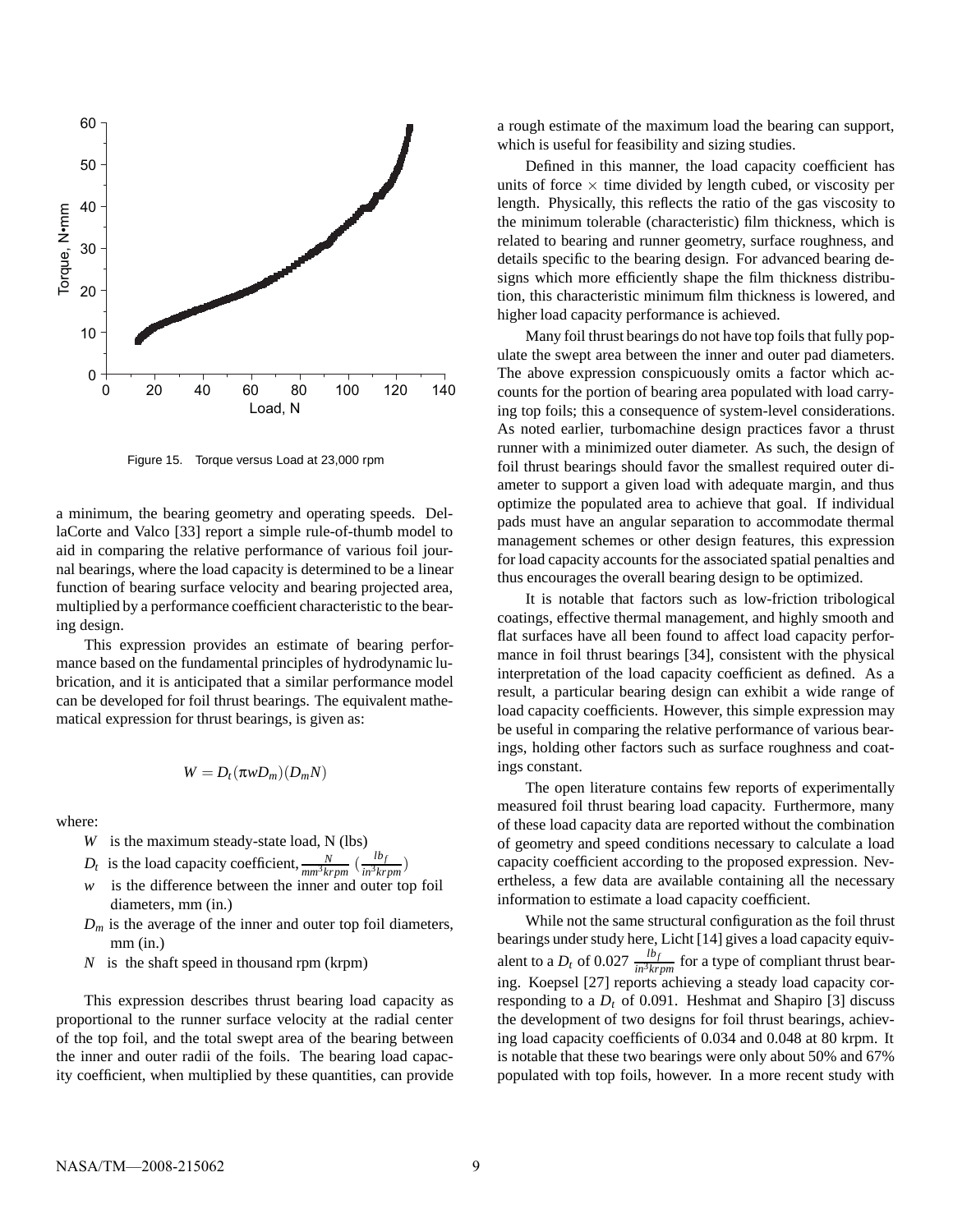a fully populated bearing running at speeds from 25-40 krpm, Dykas [34] reports load capacities corresponding to a coefficient of 0.125 with a commercially available bearing. However, even this more recent data is obtained from a bearing design several years old, and the authors are not aware of sufficient details on the load capacities of state-of-the-art foil thrust bearings in the open literature to report currently achievable coefficients. It is anticipated that this data will become more readily available in the near future. The single load capacity datum taken for the prototype bearing achieves an uncooled load capacity coefficient of 0.024 for a 75% populated bearing with bare Inconel X-750 foils and a runner surface roughness of  $R_a = 0.36 \mu m$ , demonstrating a useful load capacity for parametric study. Furthermore, a visual inspection of post-test bearing wear suggests poor padto-pad consistency, implying that better quality control may improve performance.

#### **Concluding Remarks**

Using design methodologies laid out by DellaCorte, et al. [2], a basic foil thrust bearing design is outlined to demonstrate a modular bearing intended to provide rapid and low cost design iterations. The authors do not claim high load capacity or an optimized bearing, preferring instead to demonstrate the relative ease with which a simple foil thrust bearing can be constructed for experimental testing. With a modest investment in similar tooling, bearing backing plates, and foil material, marginal costs for subsequent bearing designs can be relatively low.

Initial performance data obtained from the test bearing described herein demonstrates a working prototype, and thus verify the basic methods by which it has been constructed. Further refinements of these methods are easily achievable by foil bearing practitioners wishing to adopt a bearing architecture conducive to parametric testing and low cost.

#### **REFERENCES**

- [1] DellaCorte, C., and Pinkus, O., 2000. Tribological Limitations in Gas Turbine Engines: A Workshop to Identify the Challenges and Set Future Directions. NASA TM 2000- 210059, National Aeronautics and Space Administration, Cleveland, OH.
- [2] DellaCorte, C., Radil, K., Bruckner, R. J., and Howard, S. A., 2007. Design, Fabrication and Performance of Open Source Generation I and II Compliant Hydrodynamic Gas Foil Bearings. NASA TM 2007-214691, National Aeronautics and Space Administration, Cleveland, OH.
- [3] Heshmat, H., and Shapiro, W., 1984. "Advanced Development of Air-Lubricated Foil Thrust Bearings". *Lubrication Engineering,* **40(1)**, pp. 21–26.
- [4] Valco, M. J., and DellaCorte, C., 2002. "Emerging Oil-Free Turbomachinery Technology for Military Propulsion

and Power Applications". In Proceedings of the 23rd U.S. Army Science Conference.

- [5] DellaCorte, C., Radil, K., Bruckner, R. J., and Howard, S. A., 2007. A Preliminary Foil Gas Bearing Performance Map. NASA TM 2007-214691, National Aeronautics and Space Administration, Cleveland, OH.
- [6] Howard, S. A., 2007. A New High-Speed Oil-Free Turbine Engine Rotordynamic Simulator Test Rig. NASA TM 2007-214489, National Aeronautics and Space Administration, Cleveland, OH.
- [7] DellaCorte, C., Radil, K., Bruckner, R., Bauman, S., Puleo, B. S., and Howard, S. A., 2006. "Rotor Support Technology Developments for Long Life Closed Brayton Cycle Turbines". In Proceedings of the Space Technology and Applications International Forum - STAIF 2006, American Institute of Physics.
- [8] Blok, H., and vanRossum, J., 1953. "The Foil Bearing A New Departure in Hydrodynamic Lubrication". *Lubrication Engineering,* **9**(6), pp. 316–320.
- [9] Heshmat, H., 1981. Multi-Stage Support Elements for Compliant Hydrodynamic Bearings. U.S. Patent 4,300,806.
- [10] Barnett, M., 1972. Self-Pressurizing Bearings with Resilient Elements. U.S. Patent 3,635,534.
- [11] Silver, A., 1979. Foil Bearing Stiffener. U.S. Patent 4,153,315.
- [12] Fortmann, W. E., 1978. Dual Wedge Fluid Thrust Bearing Including Wave Spring. U.S. Patent 4,082,375.
- [13] Heshmat, H., 1981. Stepped, Split, Cantilevered Compliant Bearing Support. U.S. Patent 4,277,112.
- [14] Licht, L., 1978. Resilient Foil Thrust Bearings. U.S. Patent 4,116,503.
- [15] Gu, A., and Nadjafi, R., 1993. Foil Thrust Bearing with Varying Radial and Circumferential Stiffness. U.S. Patent 5,248,205.
- [16] Gray, S., and Heshmat, H., 1981. Support Element for Compliant Hydrodynamic Thrust Bearing. U.S. Patent 4,277,111.
- [17] Iordanoff, I., 1998. "Maximum Load Capacity Profiles for Gas Thrust Bearings Working Under High Compressibility Number Conditions". *ASME Journal of Tribology,* **120**, pp. 571–576.
- [18] Iordanoff, I., 1999. "Analysis of an Aerodynamic Compliant Foil Thrust Bearing: Method for a Rapid Design". *ASME Journal of Tribology,* **121**, pp. 816–822.
- [19] Agrawal, G., and Hockey, E., 1982. Foil Bearing Mounting. U.S. Patent 4,348,066.
- [20] Ku, C. R., and Heshmat, H., 1992. "Compliant Foil Bearing Structural Stiffness Analysis: Part I - Theoretical Model Including Strip and Variable Bump Foil Geometry". *ASME Journal of Tribology,* **114**, pp. 394–400.
- [21] Heshmat, H., 1999. High Load Capacity Compliant Foil Hydrodynamic Thrust Bearing. U.S. Patent 5,961,217.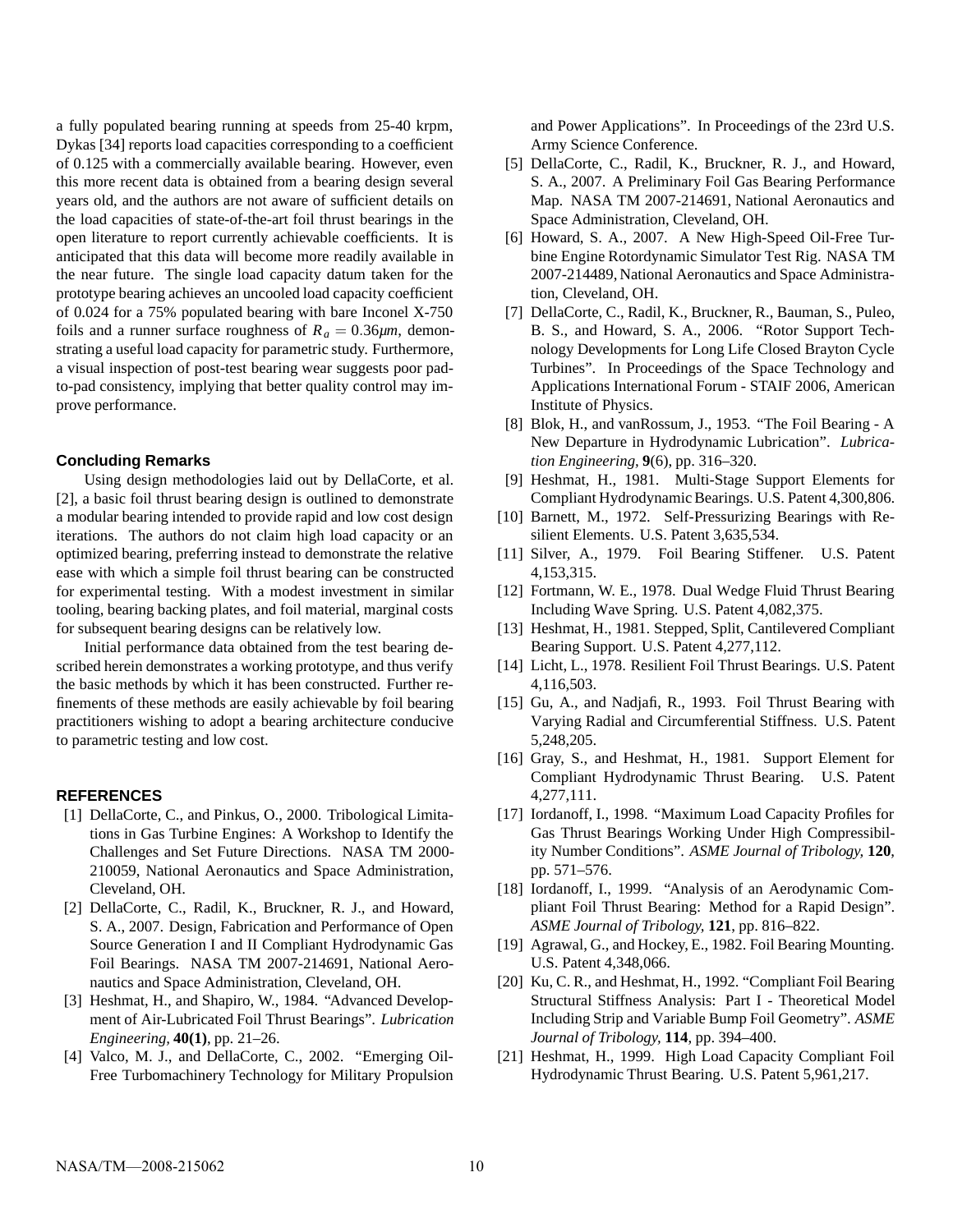- [22] Agrawal, G., 1984. Hydrodynamic Fluid Film Thrust Bearing. U.S. Patent 4,462,700.
- [23] Ruscitto, D., McCormick, J., and Gray, S., 1978. Hydrodynamic Air Lubricated Compliant Surface Bearing for an Automobile Gas Turbine Engine I - Journal Bearing Performance. NASA CR 135368, National Aeronautics and Space Administration, Cleveland, OH.
- [24] Heshmat, H., Shapiro, W., and Gray, S., 1982. "Development of Foil Journal Bearings for High Load Capacity and High Speed Whirl Stability". *ASME Journal of Lurbication Technology,* **104(2)**, pp. 149–156.
- [25] SOCIETY OF AUTOMOTIVE ENGINEERS, 2005. *Heat Treatment Wrought Nickel Alloy and Cobalt Alloy Parts - Aerospace Material Specification AMS 2774A*. Warrendale, PA.
- [26] Heshmat, H., 1991. Analysis of Compliant Foil Bearings with Spatially Variable Stiffness. AIAA Paper AIAA-91- 2102, American Institute of Aeronautics and Astronautics, Washington, D.C.
- [27] Koepsel, W., 1977. Gas Lubricated Foil Bearing Development for Advanced Turbomachines. AFAPL-TR- 76-114, Air Force Aero Propulsion Laboratory, Dayton, OH.
- [28] Heshmat, C. A., Xu, D. S., and Heshmat, H., 2000. "Analysis of Gas Lubricated Foil Thrust Bearings Using Coupled Finite Element and Finite Difference Methods". *ASME Journal of Tribology,* **122**, pp. 199–204.
- [29] Heshmat, H., Walowit, J. A., and Pinkus, O., 1983. "Analysis of Gas Lubricated Compliant Thrust Bearings". *ASME Journal of Lubrication Technology,* **105**, pp. 638–646.
- [30] Bruckner, R. J., 2004. "Simulation and Modeling of the Hydrodynamic, Thermal, and Structural Behavior of Foil Thrust Bearings". PhD thesis, Case Western Reserve University, Cleveland, OH.
- [31] DellaCorte, C., and Edmonds, B. J., 1999. Self-Lubricating Composite Containing Chromium Oxide. U.S. Patent 5,866,518.
- [32] DellaCorte, C., and Edmonds, B. J., 1995. Preliminary Evaluation of PS300: A New Self-Lubricating High Temperature Composite Coating for Use to 800C. NASA TM 107056, National Aeronautics and Space Administration, Cleveland, OH.
- [33] DellaCorte, C., and Valco, M. J., 2000. "Load Capacity Estimation of Foil Air Journal Bearings for Oil-Free Turbomachinery Applications". *Tribology Transactions,* **43**, pp. 795–801.
- [34] Dykas, B. D., 2006. "Factors Influencing the Performance of Foil Gas Thrust Bearings for Oil-Free Turbomachinery Applications". PhD thesis, Case Western Reserve University, Cleveland, OH.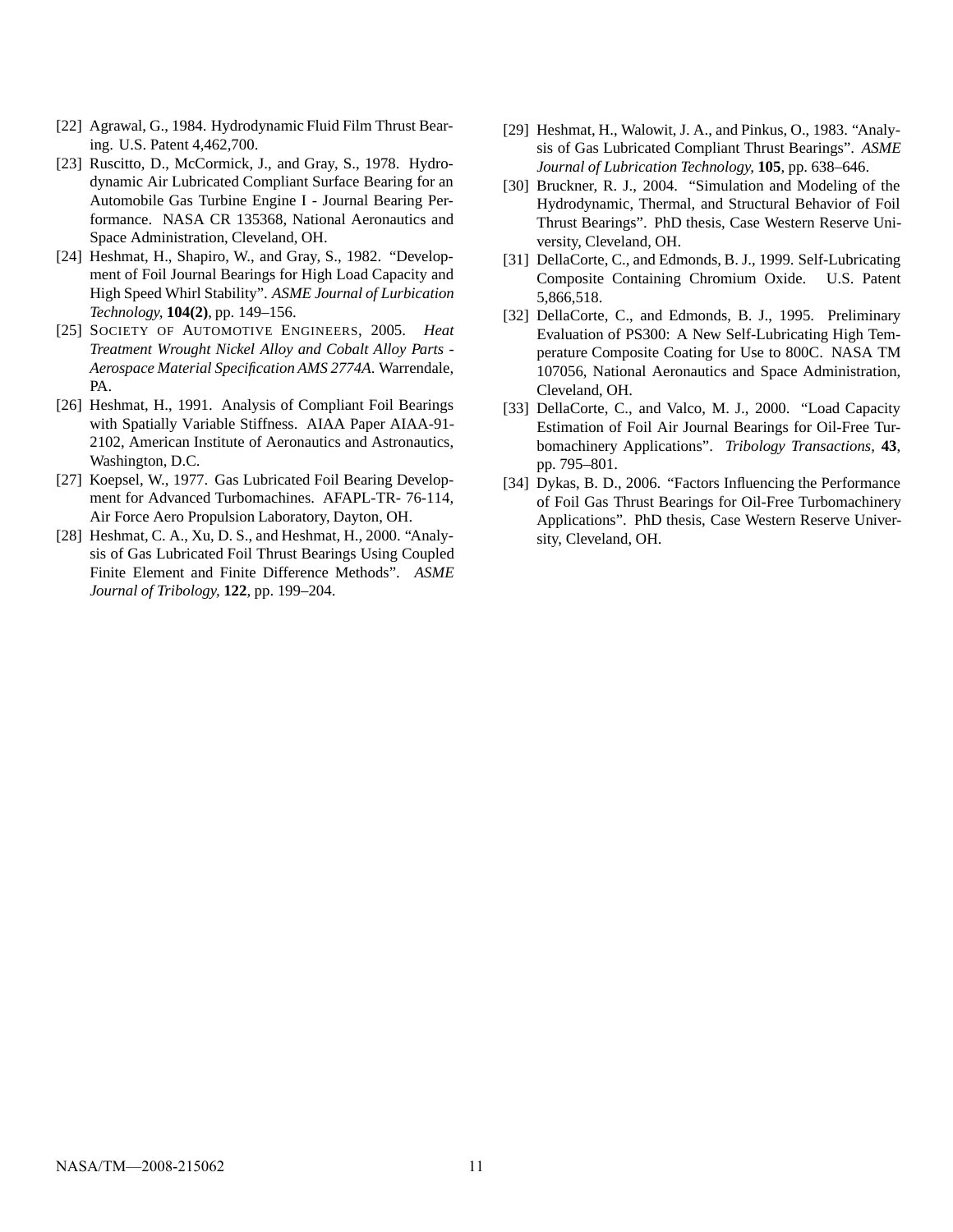| <b>REPORT DOCUMENTATION PAGE</b>                                                                                                                                                                                                                                                                                                                                                                                                                                                                                                                                                                                                                                                                                                                                                                                                                                                                                                                                         |                         |                                               |                                                                                          |                    | Form Approved<br>OMB No. 0704-0188                                                                                             |  |  |
|--------------------------------------------------------------------------------------------------------------------------------------------------------------------------------------------------------------------------------------------------------------------------------------------------------------------------------------------------------------------------------------------------------------------------------------------------------------------------------------------------------------------------------------------------------------------------------------------------------------------------------------------------------------------------------------------------------------------------------------------------------------------------------------------------------------------------------------------------------------------------------------------------------------------------------------------------------------------------|-------------------------|-----------------------------------------------|------------------------------------------------------------------------------------------|--------------------|--------------------------------------------------------------------------------------------------------------------------------|--|--|
| The public reporting burden for this collection of information is estimated to average 1 hour per response, including the time for reviewing instructions, searching existing data sources, gathering and maintaining the<br>data needed, and completing and reviewing the collection of information. Send comments regarding this burden estimate or any other aspect of this collection of information, including suggestions for reducing this<br>burden, to Department of Defense, Washington Headquarters Services, Directorate for Information Operations and Reports (0704-0188), 1215 Jefferson Davis Highway, Suite 1204, Arlington, VA 22202-4302.<br>Respondents should be aware that notwithstanding any other provision of law, no person shall be subject to any penalty for failing to comply with a collection of information if it does not display a currently valid OMB<br>control number.<br>PLEASE DO NOT RETURN YOUR FORM TO THE ABOVE ADDRESS.    |                         |                                               |                                                                                          |                    |                                                                                                                                |  |  |
| 1. REPORT DATE (DD-MM-YYYY)<br>01-01-2008                                                                                                                                                                                                                                                                                                                                                                                                                                                                                                                                                                                                                                                                                                                                                                                                                                                                                                                                |                         | 2. REPORT TYPE<br><b>Technical Memorandum</b> |                                                                                          |                    | 3. DATES COVERED (From - To)                                                                                                   |  |  |
| <b>4. TITLE AND SUBTITLE</b><br>Applications                                                                                                                                                                                                                                                                                                                                                                                                                                                                                                                                                                                                                                                                                                                                                                                                                                                                                                                             |                         |                                               | Design, Fabrication, and Performance of Foil Gas Thrust Bearings for Microturbomachinery |                    | <b>5a. CONTRACT NUMBER</b><br><b>5b. GRANT NUMBER</b>                                                                          |  |  |
|                                                                                                                                                                                                                                                                                                                                                                                                                                                                                                                                                                                                                                                                                                                                                                                                                                                                                                                                                                          |                         |                                               |                                                                                          |                    | <b>5c. PROGRAM ELEMENT NUMBER</b>                                                                                              |  |  |
| 6. AUTHOR(S)                                                                                                                                                                                                                                                                                                                                                                                                                                                                                                                                                                                                                                                                                                                                                                                                                                                                                                                                                             |                         |                                               | Dykas, Brian; Bruckner, Robert; DellaCorte, Christopher; Edmonds, Brian; Prahl, Joseph   |                    | <b>5d. PROJECT NUMBER</b>                                                                                                      |  |  |
|                                                                                                                                                                                                                                                                                                                                                                                                                                                                                                                                                                                                                                                                                                                                                                                                                                                                                                                                                                          |                         |                                               |                                                                                          |                    | <b>5e. TASK NUMBER</b>                                                                                                         |  |  |
|                                                                                                                                                                                                                                                                                                                                                                                                                                                                                                                                                                                                                                                                                                                                                                                                                                                                                                                                                                          |                         |                                               |                                                                                          |                    | 5f. WORK UNIT NUMBER<br>WBS 877868.02.07.03.01.01                                                                              |  |  |
| 7. PERFORMING ORGANIZATION NAME(S) AND ADDRESS(ES)<br>National Aeronautics and Space Administration<br>John H. Glenn Research Center at Lewis Field<br>Cleveland, Ohio 44135-3191                                                                                                                                                                                                                                                                                                                                                                                                                                                                                                                                                                                                                                                                                                                                                                                        |                         |                                               |                                                                                          |                    | 8. PERFORMING ORGANIZATION<br><b>REPORT NUMBER</b><br>E-16284                                                                  |  |  |
| 9. SPONSORING/MONITORING AGENCY NAME(S) AND ADDRESS(ES)<br>National Aeronautics and Space Administration<br>Washington, DC 20546-0001                                                                                                                                                                                                                                                                                                                                                                                                                                                                                                                                                                                                                                                                                                                                                                                                                                    |                         |                                               |                                                                                          |                    | <b>10. SPONSORING/MONITORS</b><br><b>ACRONYM(S)</b><br><b>NASA</b><br><b>11. SPONSORING/MONITORING</b><br><b>REPORT NUMBER</b> |  |  |
|                                                                                                                                                                                                                                                                                                                                                                                                                                                                                                                                                                                                                                                                                                                                                                                                                                                                                                                                                                          |                         |                                               |                                                                                          |                    | NASA/TM-2008-215062; GT2008-50377                                                                                              |  |  |
| <b>12. DISTRIBUTION/AVAILABILITY STATEMENT</b><br>Unclassified-Unlimited<br>Subject Categories: 07 and 20<br>Available electronically at http://gltrs.grc.nasa.gov<br>This publication is available from the NASA Center for AeroSpace Information, 301-621-0390                                                                                                                                                                                                                                                                                                                                                                                                                                                                                                                                                                                                                                                                                                         |                         |                                               |                                                                                          |                    |                                                                                                                                |  |  |
| <b>13. SUPPLEMENTARY NOTES</b>                                                                                                                                                                                                                                                                                                                                                                                                                                                                                                                                                                                                                                                                                                                                                                                                                                                                                                                                           |                         |                                               |                                                                                          |                    |                                                                                                                                |  |  |
|                                                                                                                                                                                                                                                                                                                                                                                                                                                                                                                                                                                                                                                                                                                                                                                                                                                                                                                                                                          |                         |                                               |                                                                                          |                    |                                                                                                                                |  |  |
| <b>14. ABSTRACT</b><br>A methodology for the design and construction of simple foil thrust bearings intended for parametric performance testing and low marginal<br>costs is presented. Features drawn from a review of the open literature are discussed as they relate to bearing performance. The design of<br>fixtures and tooling required to fabricate foil thrust bearings is presented, using conventional machining processes where possible. A<br>prototype bearing with dimensions drawn from the literature is constructed, with all fabrication steps described. A load-deflection curve for<br>the bearing is presented to illustrate structural stiffness characteristics. Start-top cycles are performed on the bearing at a temperature of 425<br>°C to demonstrate early-life wear patterns. A test of bearing load capacity demonstrates useful performance when compared with data<br>obtained from the open literature.<br><b>15. SUBJECT TERMS</b> |                         |                                               |                                                                                          |                    |                                                                                                                                |  |  |
| Gas bearings; Foil bearings; Thrust bearings                                                                                                                                                                                                                                                                                                                                                                                                                                                                                                                                                                                                                                                                                                                                                                                                                                                                                                                             |                         |                                               |                                                                                          |                    |                                                                                                                                |  |  |
| <b>16. SECURITY CLASSIFICATION OF:</b>                                                                                                                                                                                                                                                                                                                                                                                                                                                                                                                                                                                                                                                                                                                                                                                                                                                                                                                                   |                         |                                               | <b>17. LIMITATION OF</b><br><b>ABSTRACT</b>                                              | 18. NUMBER<br>ΟF   | <b>19a. NAME OF RESPONSIBLE PERSON</b><br>STI Help Desk (email:help@sti.nasa.gov)                                              |  |  |
| a. REPORT<br>U                                                                                                                                                                                                                                                                                                                                                                                                                                                                                                                                                                                                                                                                                                                                                                                                                                                                                                                                                           | <b>b. ABSTRACT</b><br>U | c. THIS<br><b>PAGE</b><br>U                   | UU                                                                                       | <b>PAGES</b><br>17 | 19b. TELEPHONE NUMBER (include area code)<br>301-621-0390                                                                      |  |  |
|                                                                                                                                                                                                                                                                                                                                                                                                                                                                                                                                                                                                                                                                                                                                                                                                                                                                                                                                                                          |                         |                                               |                                                                                          |                    | Standard Form 298 (Rev. 8-98)                                                                                                  |  |  |